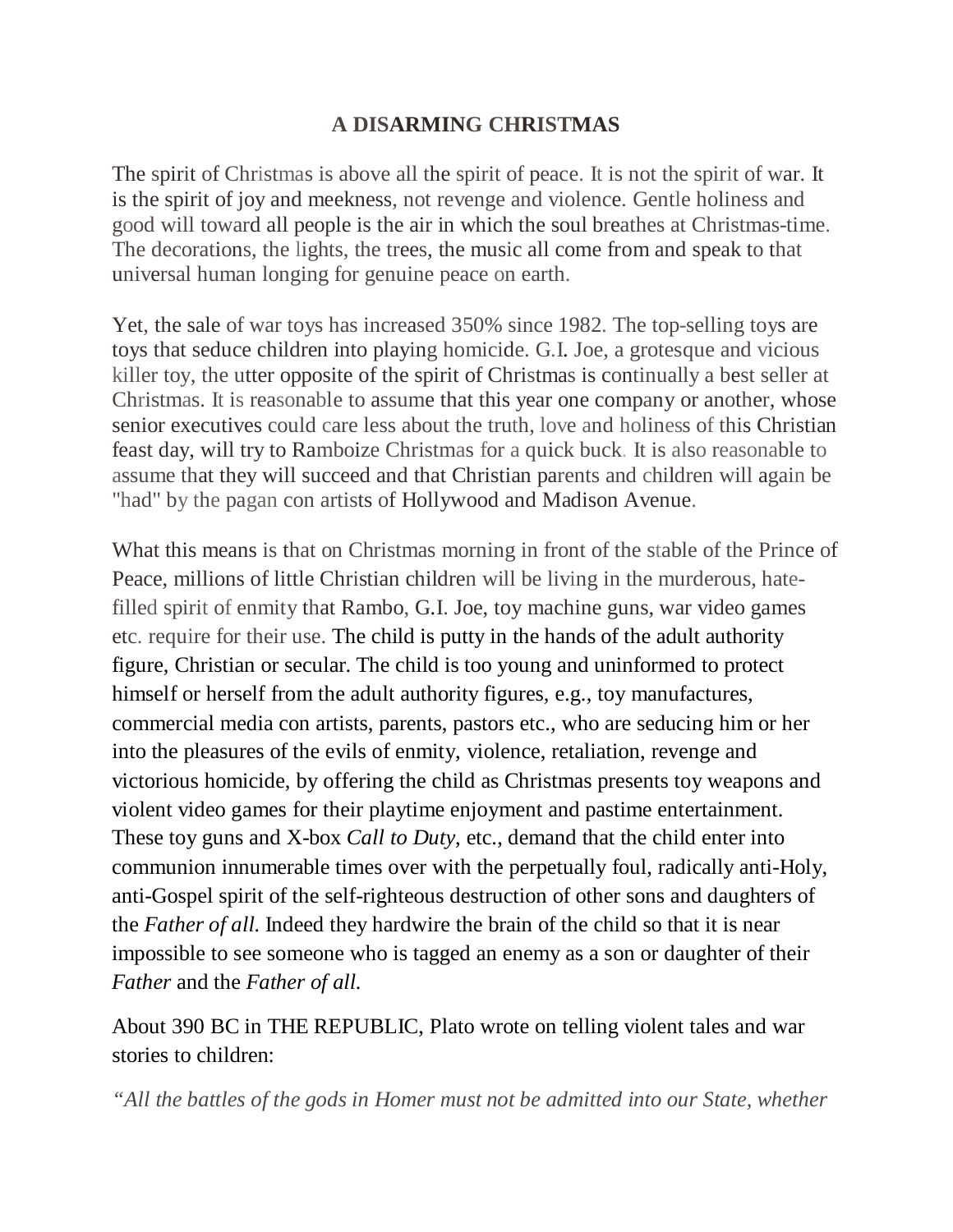*they are supposed to have an allegorical meaning or not. For a young person cannot judge what is allegorical and what is literal; anything that he receives into his mind at that age is likely to become indelible and unalterable"*

To play homicide one must put on a homicidal mind. But the homicidal mind is not the mind of Christ. To give a child a war toy is to entice him or her into putting on a killer consciousness where conflict is self-righteously resolved by the total destruction and humiliation of the other party. Indeed, to give a child a war toy is to nurture him or her into enjoying the subtle but powerful pleasure of executing the total destruction and humiliation of those with whom one disagrees.

To those who say, "War toys are educationally and morally neutral," I say, "That is not true - and you know it." To those who say, "War toys allow a child to vicariously experience a homicidal fantasy world and therefore reduce the possibility that he or she will participate in such activity outside the mind," to those who say this I say, "That is not true - and you know it." Who is trying to fool whom? There is not scintilla of evidence to support such a position.

The wood or plastic out of which the toy is constructed may be morally and educationally neutral- if moral and educational neutrality is ever possible. But, to actually play with a toy requires that toy's logic, spirit and reality be entered into. Hence, I ask this: "If little children are not damaged by presenting them with toys that coax them into homicidal fantasies, then why not present little children with toys that arouse lustful and pornographic fantasies? Or better, this Christmas season Wal-Mart, Toys R Us, etc. are selling to children and their parents for Christmas gifts actions figures of Walter White and Jesse Pinkman, who are the notorious crystal meth dealers from the TV show *Breaking Bad*. The White and Pinkman toys come complete with a detachable bag of money and a bag of meth. Any child or parent can find them at his or her local toy store between the *Star War* killer action figures and the *Black Opts* killer toys. We all know what the truth in this matter is regardless of how many "kept" psychologists and educationists the giant war toy corporations put on stage in order to justify their manipulation and abuse of children for profit.

A person becomes what he or she thinks and desires. A song from the musical, *South Pacific* exquisitely captures the dark and destructive side of this human meme: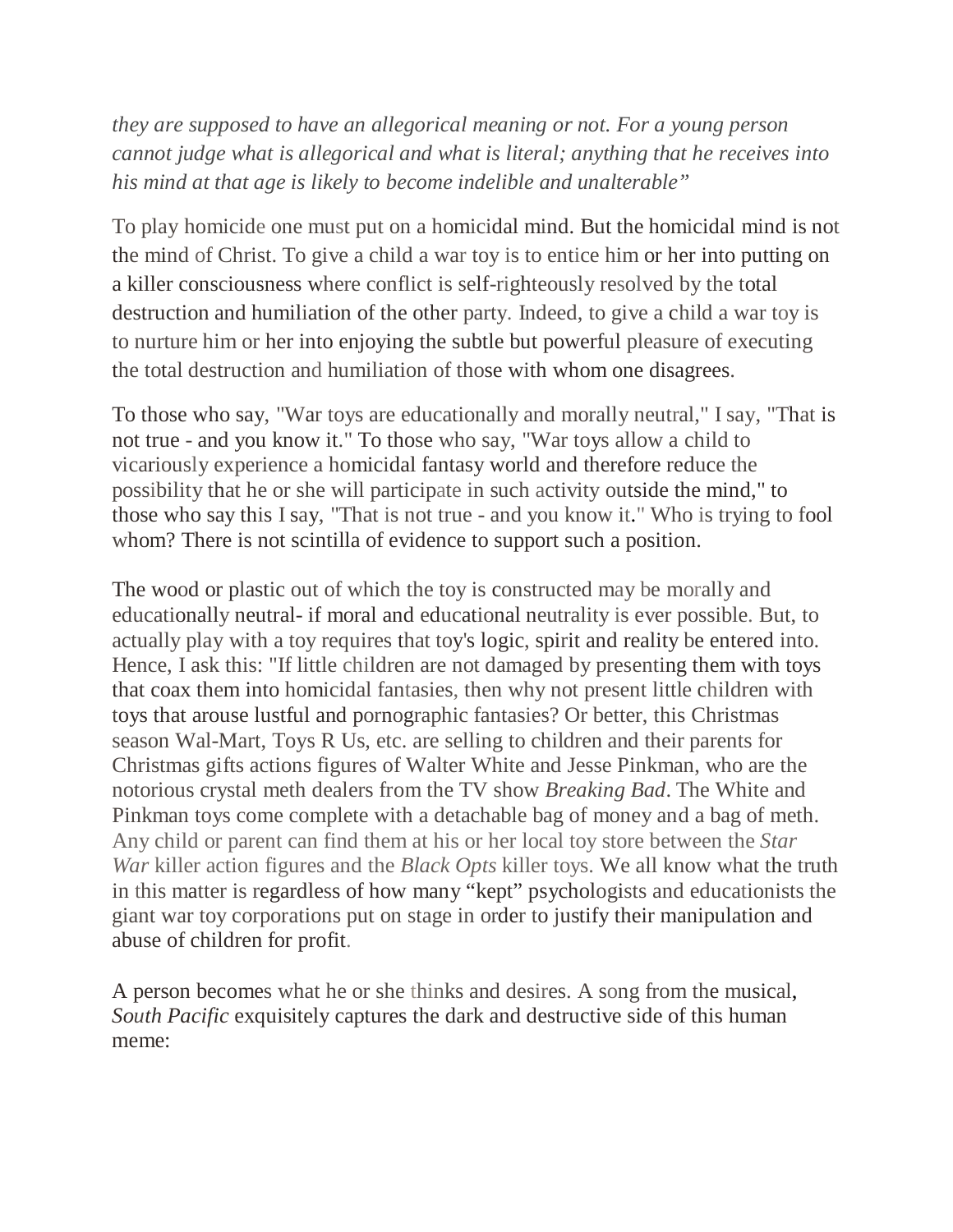You've got to be taught before it's too late, Before you are six or seven or eight, To hate all the people your relatives hate. You've got to be carefully taught."

War toys are a very important teaching tool in the hate - enmity - destruction curriculum. They whet the appetite of children for the pleasures of destruction. Unfortunately they teach nothing of the desolation and agony of destruction. That my Church and the spiritual leadership of my Church and of most mainline Churches have never said a word on this issue means either it is irrelevant to the Way, Will and Plan of God revealed by Jesus in the Gospels or they are existing, culpably or non-culpably, in a state of ignorance and gross moral negligence.

I would ask therefore that Christian parents and all parents would take it upon themselves this Christmas and refrain from giving their children those toys that will motivate the little ones to enter into and enjoy the vicious world of the spirit of homicidal violence. I ask Christian parents and all parents this Christmas to be honest with themselves for the sake of their children's spiritual and human welfare. I would ask Christian parents, and all parents, not to allow themselves to become the unwitting accomplices of those who would abuse and barbarize their child's mind for personal profit. I ask those who would consider these words overly stern, to reflect on the words of Jesus regarding the corruption of children's minds and hearts. They would appear to be at least as stern as mine regarding those who would lead *"these little ones"* astray with an education in the spirit of evil through war toys and violent:

> "Anyone who welcomes a little one like this in my name welcomes me. But anyone who is an obstacle to bring down one of these little ones who have faith in me would be better drowned in the depth of the sea with a great millstone around his neck. Alas for the world that there should be obstacles. Obstacles indeed there must be, but alas for the one who provides them!"

> > (Matthew 18:5-7)